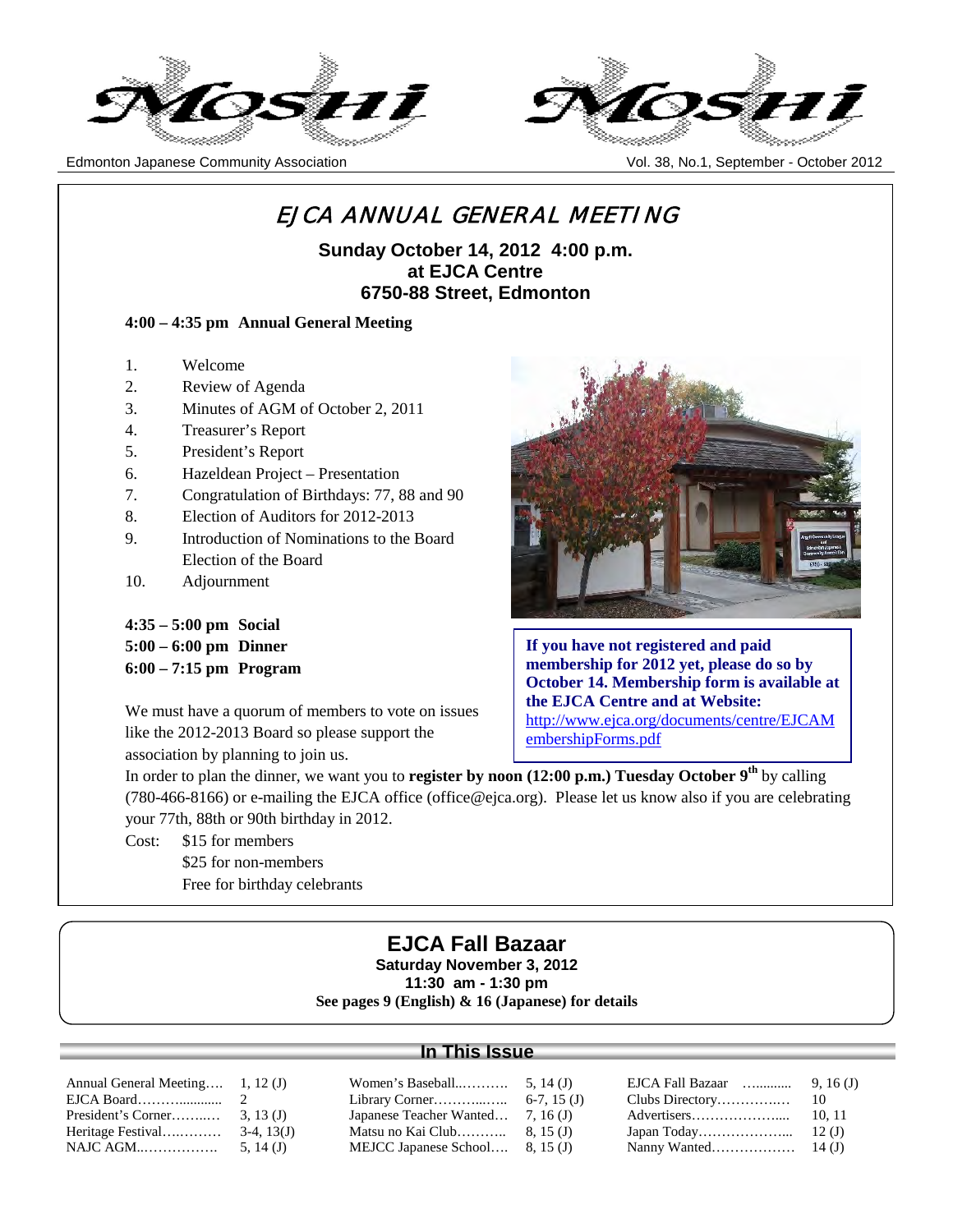#### Moshi Moshi

# **2011 - 2012 EJCA Board of Directors & Committees**

**President** 

Cathy Tennant <tennant@shaw.ca>

**1st Vice-President**  Stephanie Bozzer <sbozzer@telus.net>

**2nd Vice-President**  Sanae Ohki <sanaeohki@shaw.ca>

**Secretary**  Brenda Madsen <brxmbrxm@gmail.com>

**Treasurer** (interim) Jim Hoyano <jkhoyano@shaw.ca>

> *Published by Edmonton Japanese Community Association*

*Editorial Address: 6750 - 88 Street Edmonton, Alberta T6E 5H6 Tel: (780) 466-8166 Fax: (780) 465-0376*  website: www.ejca.org e-mail: office@ejca.org

> *Editors: Takashi Ohki Carol Brandly*

*"Moshi Moshi is a publication of the Edmonton Japanese Community Association. Its objective is to disseminate information of interest to the Japanese community and those interested in Japanese culture, including announcements of upcoming events.* 

**EJCA Board Directors**  Erin Munro <erinmunro03@gmail.com>

Yoko Azumaya <yokoazumaya@yahoo.com> Scott Sutton

<ma-sc@telus.net>

David Mueller <mueller.da@hotmail.com>

**Communications Director**  Sanae Ohki

**Membership Director** 

Stephanie Bozzer

# **Finance Committee**

Cathy Tennant Grant Shikaze Jim Hoyano

#### **Library Committee**

Shiho Asano Nancy Cyr David Sulz Sanae Ohki Cathy Tennant Liz Machida

**Scholarship & Grant Committee** Yoshiaki Hirata Daiyo Sawada

**Culture Programs Committee**  Sanae Ohki Yukiko Nagakura

**EJCA-Argyll Joint Committee**  Sanae Ohki Cathy Tennant

**Garden Committee**  John Priegert Carol Eder Les Dowdell Yumiko Hoyano

#### **History Project Committee**  Cathy Tennant

Jim Hoyano David Sulz Sanae Ohki

**NAJC Liaison** Takashi Ohki

**Heritage Festival Liaison** Cathy Tennant

**Centre Manager** John Priegert < office@ejca.org >

## **Deadline for Submissions for the Next Issue (Vol. 38, No. 2) is November 15, 2012**

## **Submission Deadlines for other upcoming issues:**

Volume 38, No. 3 - January 15, 2013 Volume 38, No. 4 - March 15, 2013 Volume 38, No. 5 - May 15, 2013 Volume 38, No. 6 - July 15, 2013 Volume 39, No. 6 - September 15, 2013

# **EJCA Mission & Vision Statements**

## **Mission**

- To facilitate the development of an inclusive and vibrant Japanese Canadian Community within a multicultural Edmonton.
- · To support the objectives of the National Association of Japanese Canadians by promoting respect and harmony among people of various cultures in the Edmonton area.

### **Vision**

· A dynamic and evolving community that sustains a sense of wellbeing built upon awareness of Japanese heritage in Canada.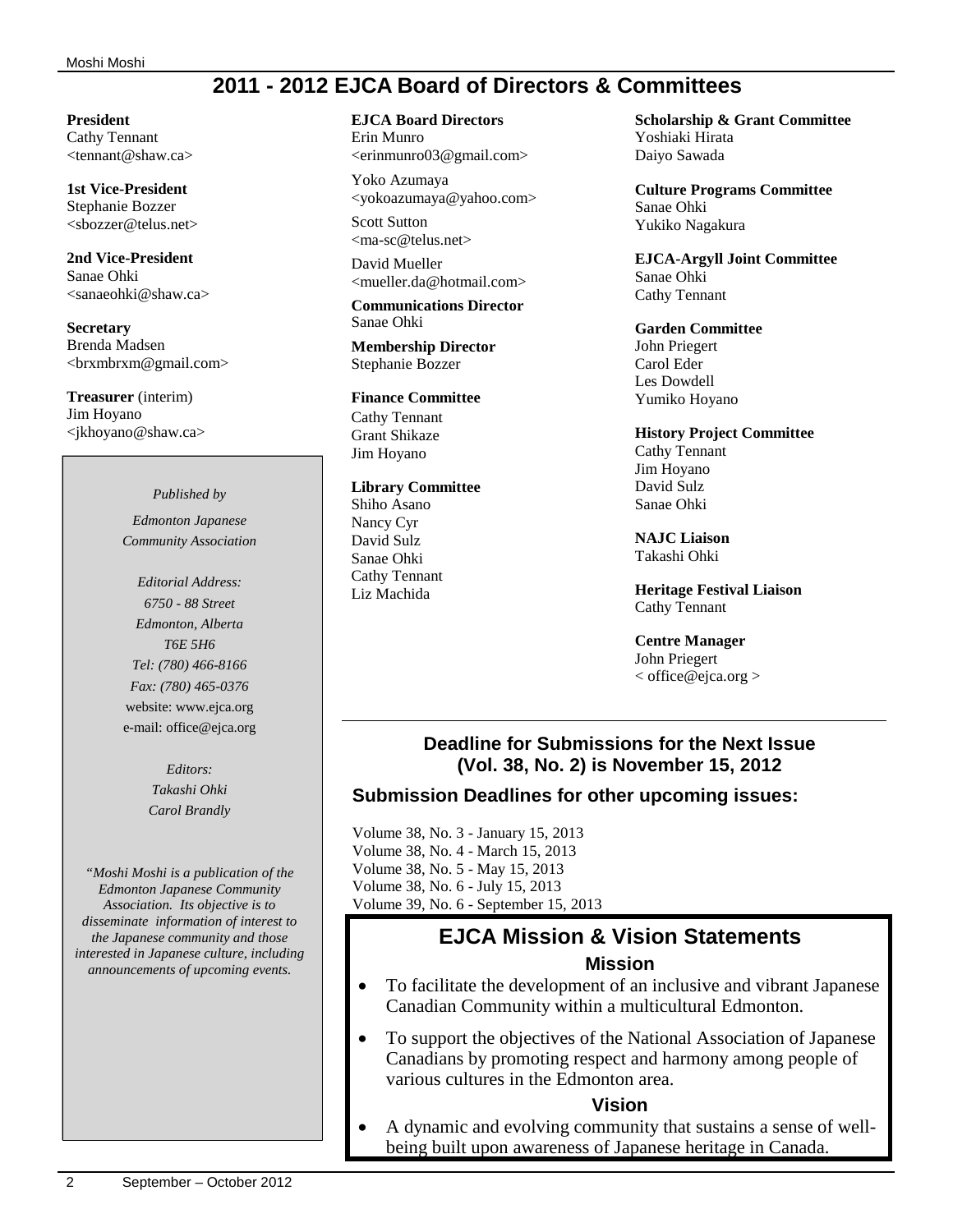# **President's Corner**

#### *Cathy Tennant*



It's hard to believe that summer is ending and we are already starting to see the leaves turn to gold.

As always, the summer's busiest activity was the Heritage Festival. With the good weather, it was another successful 3-days for the Japanese

Pavilion under the leadership of John Priegert. For the first time, chicken yakitori was replaced by chicken kara-age that got many great reviews. A separate article outlines some of the highlights of the weekend. Many thanks to John and his Kitchen Leader Scott Sutton and Volunteer Coordinator Keiko Marumo.

Added to the excitement of the summer was having the Women's World Cup tournament hosted in Edmonton. Many came out to cheer the team from Japan, the ultimate winner of the tournament. At each game, fans showed their support with homemade noisemakers, drums, happi coats and traditional cheers. More details about this amazing experience are in another article in this issue.

#### **Future Events**

This year marks the 70th anniversary of internment. Over the next several months, posters will be displayed as a reminder of this important historical event. At the AGM, we will be showing 2 short films at dinner: "Unfinished Business" (This is the story of three Japanese-American resistors--Gordon Hirabayashi, Fred Korematsu, and Minoru Yasui--who courageously defied the government order and refused to go, resulting in their conviction and imprisonment. The film was nominated for an Oscar in 1984) and "Henry's Glasses" (An 8 year old boy with mystical glasses who is interned in Tashme).

Remember to join us for the Annual General Meeting on Sunday October 14th.

We will be electing board members and discussing a donation request for the Hazeldean Project. Following the meeting, there will be a delicious buffet dinner featuring some Japanese favourites.

The annual Fall Bazaar on Saturday November 3rd will feature eat-in and take- home Japanese lunches, Japanese and other desserts, priced-to-sell items and lots of Christmas gift ideas.

*Please mark your calendars and plan to join us!*

# **2012 Heritage Festival**

### *Keiko Marumo*

We had nearly 140 volunteers who donated their time and energy to make our participation in this year's Heritage Festival successful.

This year, we changed our food menu: Yakitori was replaced with chicken kara age, which no longer required Yakitori Day for preparation.

Training Day was held on Saturday, July 28th at the EJCA Centre, from 10am to 12pm. This event was to help train volunteers for various positions at the Japan Pavilion. This was the third year the Japan Pavilion held training sessions for the volunteers and we had over 30 volunteers who showed up on Training Day. For the kitchen tent, the volunteers were trained on how to prepare chicken kara age. For the crafts tent, the volunteers were shown the items that they would be selling and were taught how to provide services to visitors to our pavilion. For the photo booth tent, the volunteers learned how to dress people in yukata in a proper and efficient manner. Pamphlets were also made for each tent area so that the volunteers could take them home for information. For the volunteers that were unable to attend Training Day, the pamphlets were e-mailed to them. Each tent area was assigned a supervisor so that the volunteers knew whom to ask for help.

The Heritage Festival set-up was on Friday, August 3rd. Nearly 20 volunteers helped load items at the EJCA Centre and at an acreage. Loading was completed on time. The volunteers could come to the acreage on time because they were well briefed on its location. Due to some changes in our pavilion, some items were no longer necessary to transport to the park. The pavilion set-up at Hawrelak Park also ran smoothly with the help of many volunteers.

The Heritage Festival took place from August 4th to August 6th. On these days, we had many volunteers from different clubs, schools and associations. There were also many who brought friends to help.



Both the kitchen and the crafts areas used the hexagonal tents once again this year. The tents were larger and allowed for a better ambiance within the tent. The crafts tent had tables set up in a circular pattern to allow an easier circulation of traffic in the tent. A stage area in the crafts tent was set up for mini cultural demonstrations, such as koto and shakuhachi. A DVD montage was made to showcase many different clubs of the EJCA.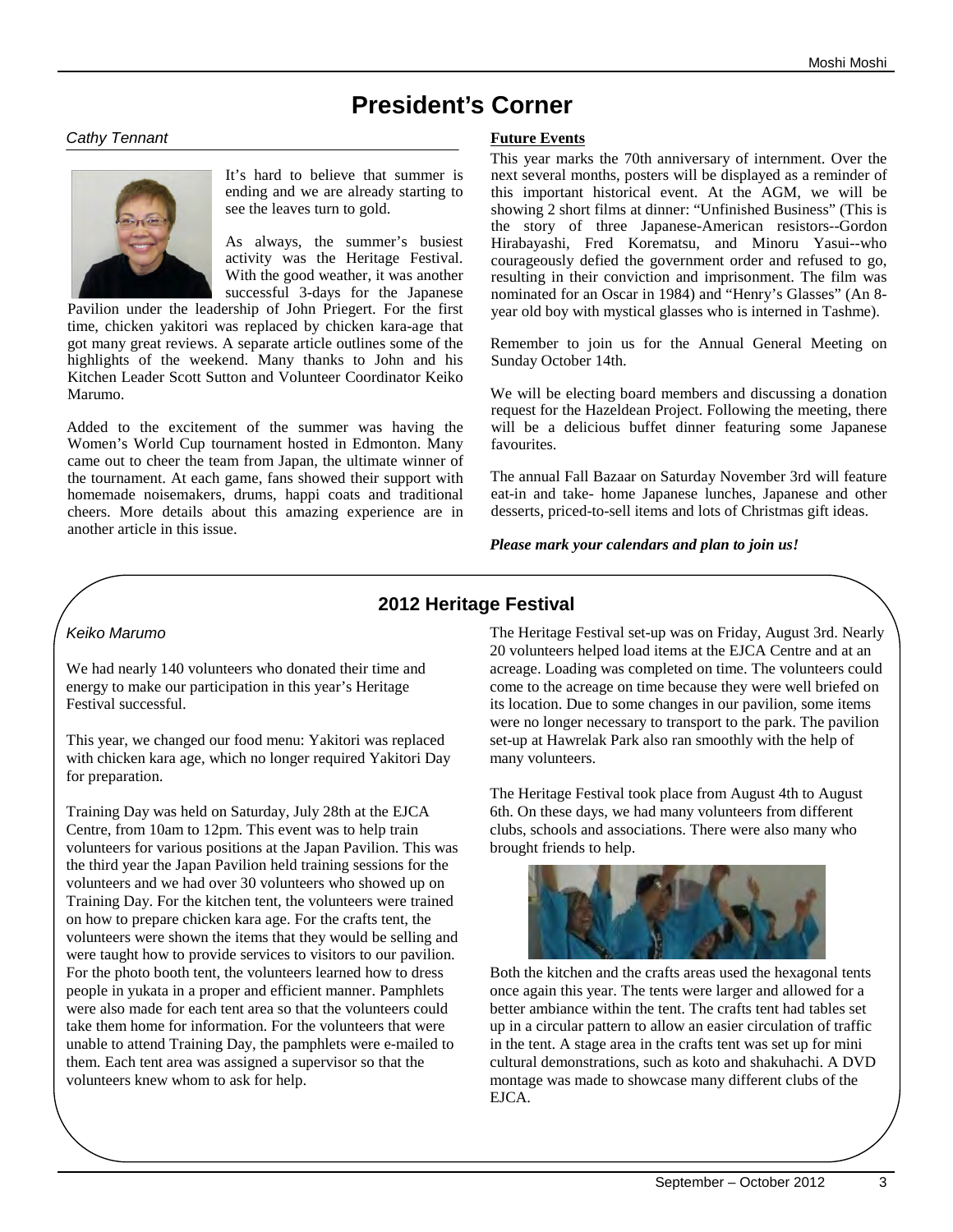### **Heritage Festival – Thank You Volunteers!**

We had nearly 140 people who donated their time and energy to help make the Heritage Festival successful.

#### **Organizing committee chair**: John Priegert

**Volunteers:**  Aaron Chambers Erin Munro Keiko Marumo Naomi Leroy Terrin Guze Adam Warkentin Fukuko Gordon Keiko Oba Natasha Eibich Toshiaki Koike Akira Nemoto Geneva Hargreaves Keiko Yoshida Natsumi Lopez Toshie Schultz Alanna Yee Gier Buterman Kenta Watanabe Noriko Marumo Tully Pinkerton Alex Gray Gord Brandly Kerry Long Noriko Wakai Una Kobayashi Alyson Wu Gord Okamura Koichi Okada Norm Kiyonaga Urara Kobayashi Angela Zhang Greg Kaufman Koho Dam Olivia Salioh Yoko Igarashi Anju Nemoto Hanna Lemire Kyoko Kondo Paulida Tran Yoko Yasuda Anita Espiritu Haruka Yokoyama Kyoko Waida Peter Wong Yuhei Takai Aren Zita Hitomi Sato Laura Gyoba Rachel Heisler Yuki Dam Ayano Mochizuki Hiroshi Kubota Lauren Harder Ramon Rodriguez Yukiko Isaka Ayumi Pirie Hiroshi Ogawa Lester Hickman Rena Sutton Yukiko Nagakura Brenda Madsen Ivar Einnarson Liz Hui Renata Warkentin Yuko Ikeda Brian Chan Iyla So Louise Wong Rika Fukumori Zavian Sildra Brian Maximchuk Janis Sasaki Maiko Uematsu Ron Thompson Mami Hara Bruce Robertson Jenny Trinh Maki Oba Ryan Dumas Hitomi Sato Carley Okamura Johanne Drouin Mami Hara Ryllan Dobelsteyn Masako Habbihoca Carmen Araiza John Priegert Mari Nagata Sanae Ohki Kazuko Hirata Carol Brandly John-Paul Sicotte Mari Okaue Sandra Mak Minako Sasano Carole Eder Joseph Kim Masa Oba Sara Sato Naomi Leroy Cathy Tennant Joyce Kiyooka Masako Hubbihoca Satoko Nemoto Keiko Yoshida Courtney Warkentin JP Mandanas Matt Russell Scott Sutton Kyoko Waida Dakota Woods Julie Rossignol Matthew McGrath Shawn Geres Rika Fukumori Dan Gyoba Karin Kurihara Minako Sasano Sheri Woods Yuki Dam Dan Nguyen Karin Sutton Miho Matsuura Shono Sato Yukiko Isaka Dave Mueller Kathie Okamura Mineko Koto Stephen Hladky Yukiko Nagakura Emiko Kinoshita Kathy Gee Mio Suzuki Steve Munro Yuko Ikeda Emily Fang Kaytlin Wu Mioko Kato Steven Lundle Zavian Sildra Eri Iwata Kazuko Hirata Nagisa Minagawa Takashi Ohki Erica Tiong Keiji Mullins Naomi Kinoshita Tammy Moffat

If your name is missing from the list, please contact Keiko Marumo at keikomarumo@gmail.com You will be recognized in **the next issue.**





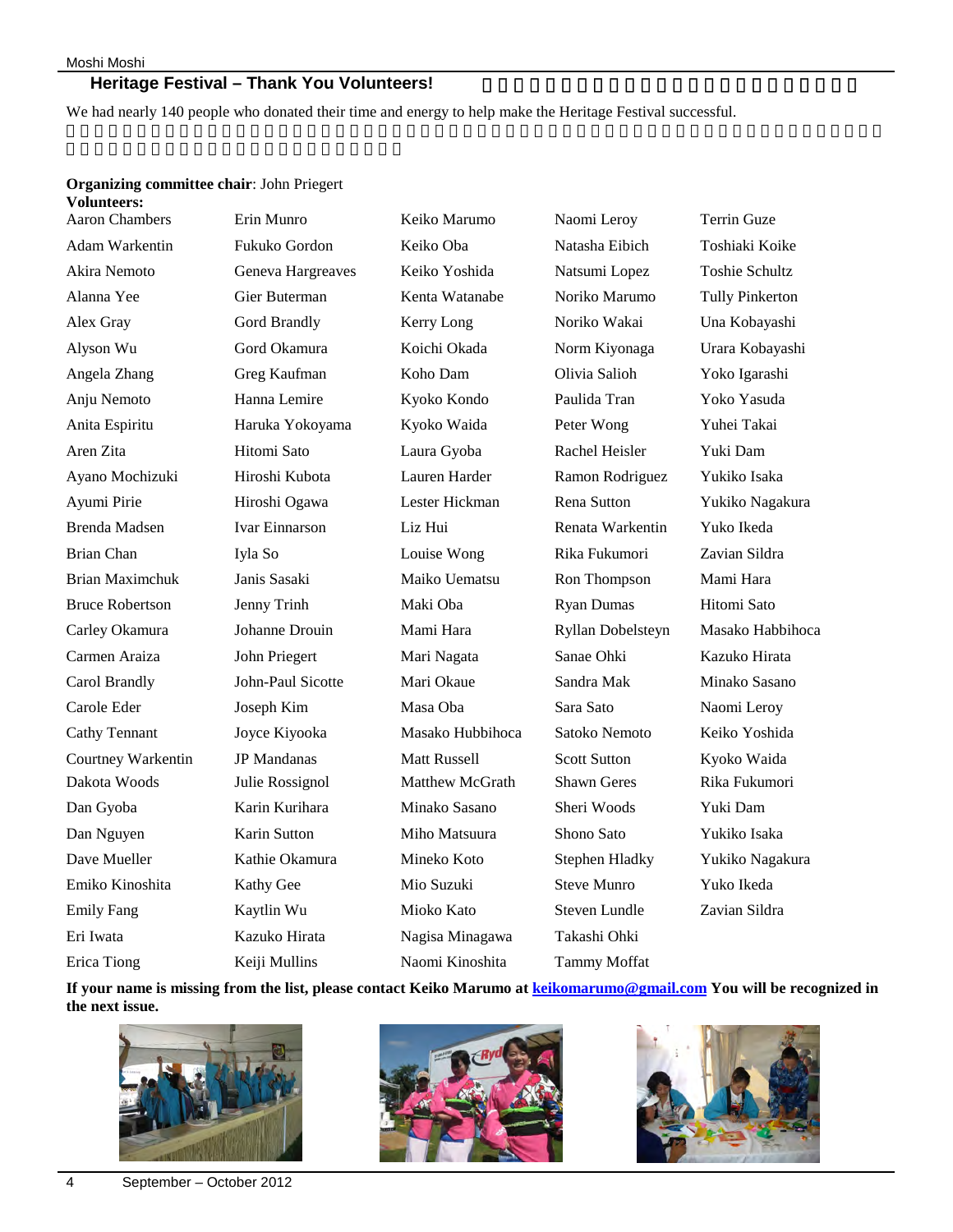## **2012 Annual General Meeting of the National Association of Japanese Canadians**

#### *Takashi Ohki*

On September 15 and 16, 2012, the Annual General Meeting of the National Association of Japanese Canadians (NAJC) was held at the Kamloops Japanese Canadian Cultural Centre. Representatives of NAJC member associations came to Kamloops from Whitehorse, Victoria, Vancouver, Kamloops, Vernon, Edmonton, Calgary, Lethbridge, Winnipeg, Thunder Bay, Toronto and Ottawa.

Besides association business of committee reports, an auditor's report, a budget and the election of new board members, one afternoon was devoted to group discussions of topics such as communications among and between NAJC and member associations, action items for community issues, Japanese Canadian history and identity, and NAJC membership structure. The results of discussions will be summarized and reported to NAJC member associations and will become a basic source of information to plan joint projects between the NAJC and its member associations.



There was a workshop for digital story telling. This is a currently popular approach to create a digital form (video DVDs, YouTube videos, etc.) of a personal history focusing on turning points in our life. The AGM also arranged a youth conference inviting young people to discuss their ideas of the future of Japanese Canadian communities in Canada. The NAJC organized youth conferences several times in the past but had not done so for a long time. This year's youth conference will be followed up by a larger youth conference at the next year's NAJC annual general meeting in Toronto (September 21 and 22, 2012).

From Edmonton, Sanae Ohki, Keiko Marumo and Yoko Azumaya attended the AGM. At the AGM, Takashi Ohki completed his position of the NAJC Treasurer for the last four years.



# **The World Cup Competition of Women's Baseball**

#### *Keiko Oba*

The World Cup was held in Edmonton for ten days from August 10 to 19. Eight teams from the world competed. Team Japan became the world champion again for three successive times. Congratulations, Team Japan, for the world championship!

The women's baseball is not so popular in Japan. The conditions around the players and the support system are not good enough. The Japanese players wished that their three successive world championship win will make women's baseball more popular.



It was wonderful and very impressive that all players worked together to win the championship under great pressure for 10 days. I was really happy that we could cheer them and saw the moment of the winning the world cup in Edmonton.

Thank you all for cheering the team energetically in the field. Thank you also for providing the team with delicious food, drinks and donations. I received a lot of "thank you" from Team Japan. Team Japan gave us a picture with the players' autographs and T-shirts. You can see them at the EJCA Center.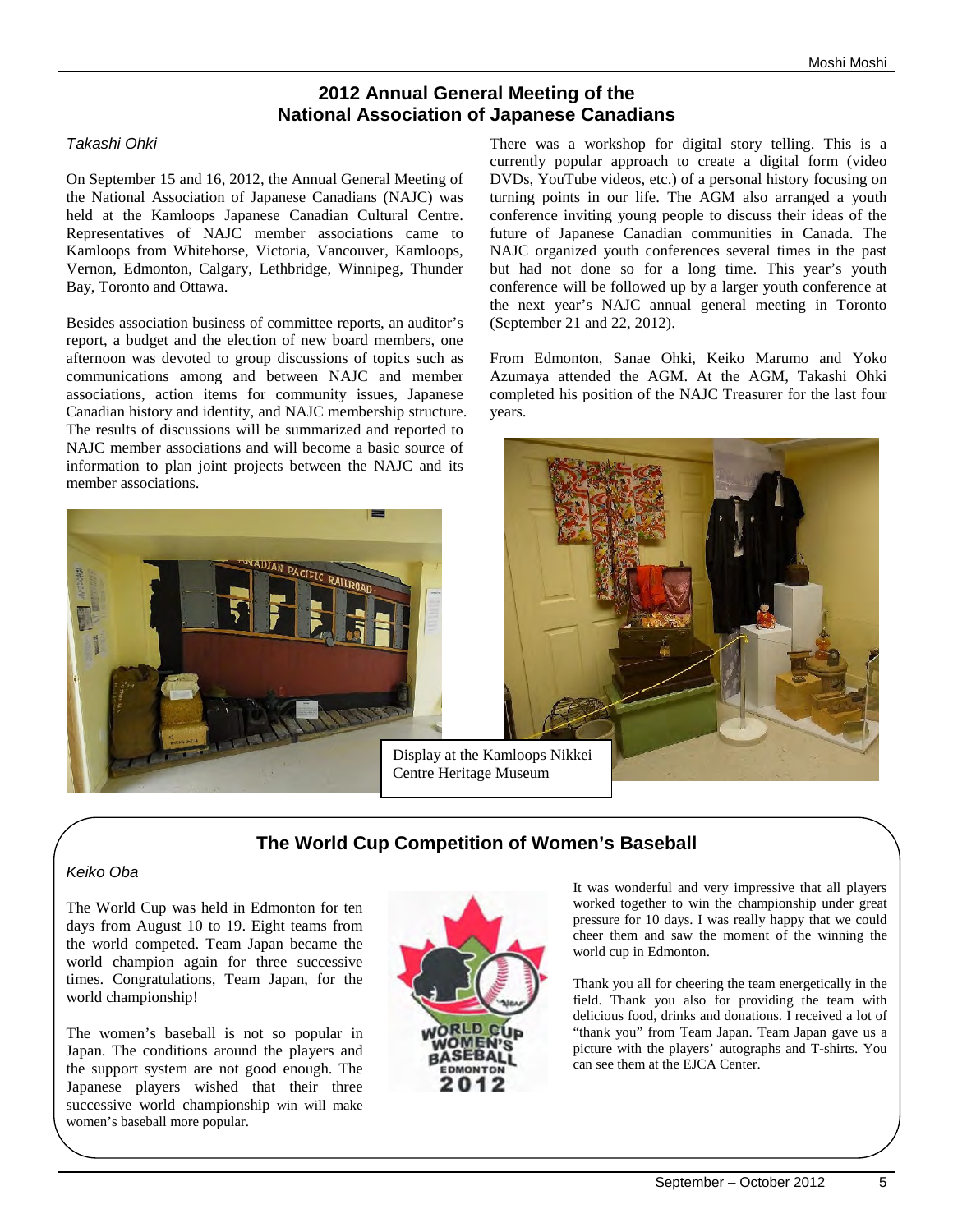# **Library Corner**

The Library Committee will tell you what is happening at the *Gordon Hirabayashi Library* in the "Library Corner" of Moshi Moshi. Information on new books and audio-visual materials and Library activities will be posted in this corner.

#### **1. New DVDs added in July-August 2012**

| $\overline{ID}$<br>Title - English or Romaji<br>Director<br>Title                                       | Subtitles       |
|---------------------------------------------------------------------------------------------------------|-----------------|
| <b>NTV</b><br>3114<br>Ougon no Buta                                                                     | Yes             |
| <b>TBS</b><br>Jin: The Time Travel Doctor: Season 1, 2<br>3115-21<br>: Season $1, 2$<br>Jin-            | Yes             |
| 3122<br><b>YTV</b><br>Nihonjin no Shiranai Nihongo                                                      | Yes             |
| Yamato Nadeshiko: Volume 1 (Ep. 1-11)<br>3123-25<br>Fuji TV<br>: Volume 1 (Ep. 1-11)                    | Yes             |
| 3126<br>Ozu, Yasujiro<br>Autumn Afternoon                                                               | Yes             |
| Picture Bride<br>3127<br>Hatta, Kayo<br>Picture Bride                                                   | Yes             |
| 3128<br>Ozu, Yasujiro<br><b>Tokyo Twilight</b>                                                          | Yes             |
| The End of Summer<br>3129<br>Ozu, Yasujiro                                                              | Yes             |
| 3130<br>Ozu, Yasujiro<br>Early Spring                                                                   | Yes             |
| 3131<br>Ozu, Yasujiro<br><b>Equinox Flower</b>                                                          | Yes             |
| 3132<br>Ozu, Yasujiro<br>Late Autumn                                                                    | Yes             |
| 3133<br>Yaguchi, Shinobu<br><b>Swing Girls</b>                                                          | Yes             |
| 3134<br>Yaguchi, Shinobu<br><b>Water Boys</b>                                                           | Yes             |
| Murakami, Shosuke<br>3135<br>Train Man                                                                  | Yes             |
| 3136<br>Yamashita, Nobuhiro<br>Linda, Linda, Linda                                                      | Yes             |
| 3137<br>Hashida, Sugako<br>99 Years of Love Japanese Americans<br>99<br>-JAPANESE AMERICANS-            | Yes             |
| 3138<br>Okazaki, Steven<br>Days of Waiting<br>Days of Waiting                                           | No              |
| A Personal Matter, Gordon Hirabayashi<br>3139<br>A Personal Matter, Gordon Hirabayashi<br>DeGraff, John | $\overline{No}$ |
| 3140<br><b>Unfinished Business</b><br>Okazaki, Steven<br><b>Unfinished Business</b>                     | No              |
| 3141<br>Wowow<br>Comrades                                                                               | No              |
| The Tower of Waves<br>3142<br>TV Asahi                                                                  | No              |
| 3143<br>TV Asahi<br>Circumstances                                                                       | No              |
| 3144<br><b>Conditions for Death Penalty</b><br>Wowow                                                    | No              |
| 3145<br><b>TBS</b><br>Twilight                                                                          | No              |
| 3146<br>Fuji TV<br>The Night with a Lonely Star                                                         | No              |
| 3148<br>Lining up for 48 Hours<br>$\rm NHK$<br>48                                                       | No              |
| King's Restaurant I, II<br>3149-50<br>Fuji TV                                                           | Yes             |
| Still, Life Goes On<br>3151<br>Fuji TV                                                                  | No              |
| 3152<br>Wowow<br>Rocket Factory in Downtown                                                             | No              |
| 3153<br><b>Assumed Guilty</b><br>Wowow                                                                  | No              |
| 3154<br>The Mayer Dies<br>Fuji TV                                                                       | No              |
| 3155<br><b>Gray Rainbows</b><br>TV Asahi                                                                | No              |
| Points and Lines 1, 2<br>3156-57<br>TV Asahi<br>, 2                                                     | Yes             |
| 3158<br>Okita, Syuichi<br>A Cook in the Antarctic                                                       | N <sub>o</sub>  |
| Miss Mita, the Housekeeper 1, 2<br>3159-60<br>Nihon TV<br>Volume 1, 2                                   | Yes             |
| 3161<br>Love on the Twilight Express<br><b>TBS</b>                                                      | $\rm No$        |
| 3162-63 Fuji TV<br>Ordinary Miracles 1, 2                                                               | Yes             |
| $\, ,$<br>Fuji TV<br>The Second Last Love 1, 2<br>3164-65                                               | Yes             |
| Looking for me in the 15th Century<br>3166<br>TV Tokyo<br>15                                            | No              |
| Nihon TV<br>Don Quixothe Vol 1, 2<br>3167-68                                                            | Yes             |
| Solving a Mystery after Dinner<br>3169<br>Fuji TV                                                       | No              |
| Surveillance<br>3170<br>TV Tokyo                                                                        | $\rm No$        |
| 3171-95<br>Kurosawa, Akira<br>AK 100: 25 Films by Akira Kurosawa<br>AK 100: 25 Films by Akira Kurosawa  | Yes             |
| 3196<br>Kurosawa, Akira<br>Dersu Uzala                                                                  | Yes             |
| 3197<br>Ozu, Yasujiro<br>Late Spring                                                                    | Yes             |
| 3198<br>Hicks, Scott<br>Snow Falling on Cedars<br>Snow Falling on Cedars                                | No              |
| 3207<br>Long-Prolonged Murder<br>Wowow                                                                  | No              |
| 3208<br><b>TBS</b><br>Reasons                                                                           | No              |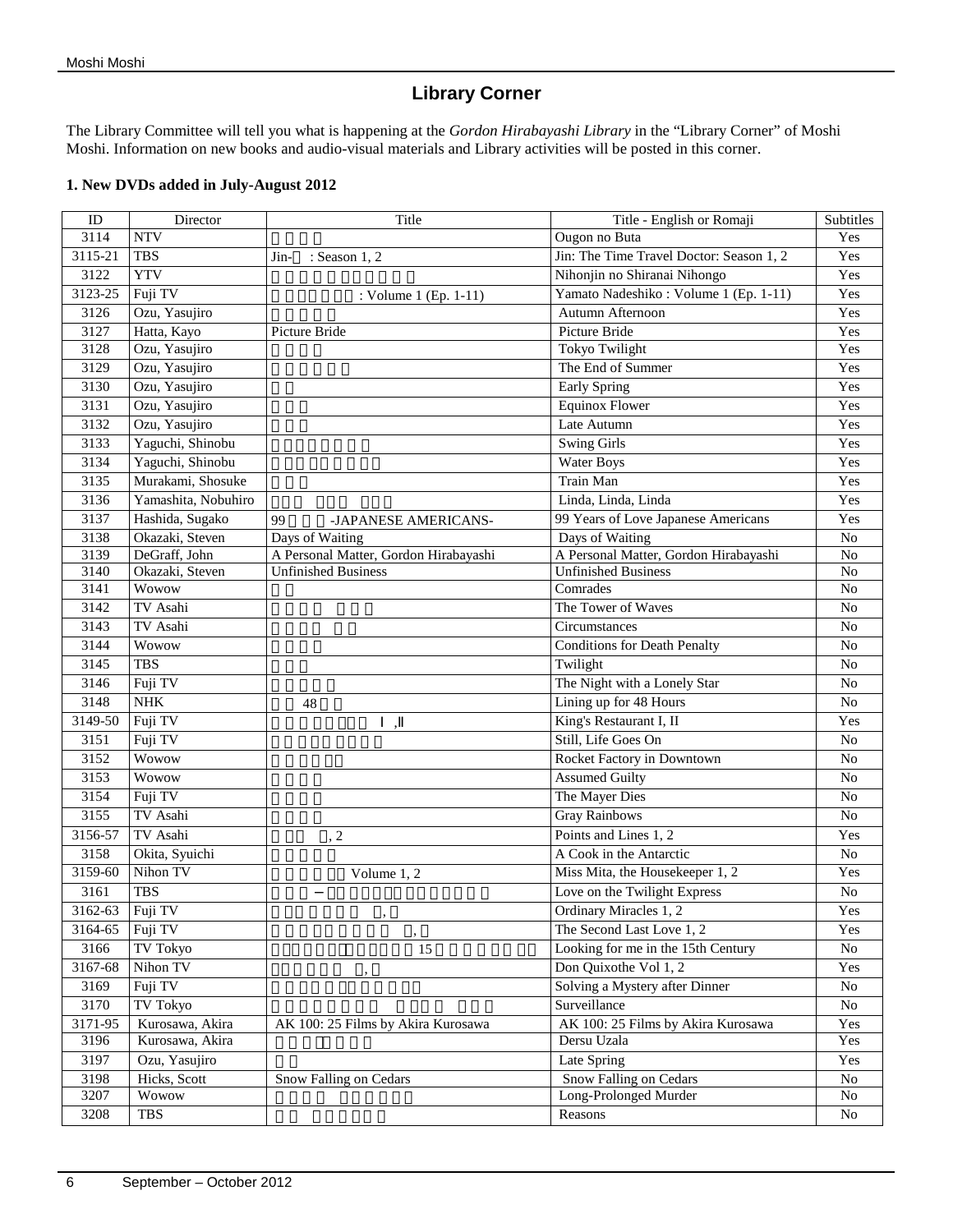#### **New DVDs added in July-August 2012 (continued)**

| ID      | Director                 | Title                | Title - English or Romaji         | <b>Subtitles</b> |
|---------|--------------------------|----------------------|-----------------------------------|------------------|
| 3209    | VAP Video                |                      | Anpanman: Youchien wa Tanoshii na | No               |
| 3210    | NHK                      |                      | Okaasan to Issho: Asagohan Maachi | No               |
| 3211    | VAP Video                |                      | Anpanman no Dansu Dansu Dansu     | No               |
| 3212-13 | Kohana, Watameo          |                      | Nihon Mukashi Banashi 4, 6        | No               |
|         | 3214-15 ES Entertainment |                      | Nihon Mukashi Banashi 2, 3        | Yes              |
| 3280    | Gelb, David              |                      | Jiro Dreams of Sushi              | Yes              |
| 3287    | Stearns, J C             | What Are You Anyways | What Are You Anyways              | N <sub>0</sub>   |
| 3288    | Nishikawa, Miwa          |                      | Sway                              | Yes              |
| 3289    | Shindo, Kaneto           |                      | Children of Hiroshima             | Yes              |
| 3290    | Ozu, Yasujiro            |                      | <b>Tokyo Story</b>                | Yes              |
| 3291    | Kurosawa, Akira          |                      | The Quiet Duel                    | Yes              |
| 3292    | Ozu, Yasujiro            |                      | Good Morning                      | Yes              |

That makes a total of ninety-nine new DVDs on our shelves in the last two months alone. Currently some of the popular titles have multiple reserves by our library users, proving that our new reserve system (see item 4) is working!

One of the new titles in our library is the captivating documentary, "Jiro Dreams of Sushi". Here is a synopsis from the film's official website:

**JIRO DREAMS OF SUSHI** is the story of 85-year-old Jiro Ono, considered by many to be the world's greatest sushi chef. He is the proprietor of Sukiyabashi Jiro, a 10-seat, sushi-only restaurant inauspiciously located in a Tokyo subway station. Despite its humble appearances, it is the first restaurant of its kind to be awarded a prestigious three-star Michelin Guide rating, and sushi lovers from around the globe make repeated pilgrimage, calling months in advance and shelling out top dollar for a coveted seat at Jiro's sushi bar.

#### **2. A number of new books and videos for the Nikkei and Children's sections have been added to our collection.**

Children's stories in English, Japanese and hiragana, Japanese learning materials such as kana and kanji workbooks; and the Nikkei experience are now on the shelves. A number of children's Japanese-language DVDs (Anpan Man, Okasan to Issho, mukashi banashi) and Nikkei DVDs (Gordon Hirabayashi and Japanese American internment) have also been added.

#### **3. Have you watched any interesting DVDs ... are there any you would recommend? Please send your review for the November Moshi Moshi to the EJCA Office, Attn: Library Volunteers.**

#### **4. Reserve form - - You can reserve any materials (DVDs, CDs, books) in our collection.**

The borrowing form is combined with the reservation form. Download the form from the website and email it to the EJCA Office, Attn: Library Volunteers (office@ejca.org) OR fill in the form (available in the Borrowing Binder in the library) and drop in in the "Return Box". The library volunteers will put the requested material aside and will notify you when they are available for pick-up.

#### **5. A Friendly Reminder – Please return your library materials on time!**

Due to the addition of many popular DVDs and our new reservation system, we ask you to please return any borrowed materials within the one month loan period so that others have the chance to enjoy them also.

# *Japanese Teacher Wanted*

### *David Mueller*

The Edmonton Japanese Community School is looking for Japanese language teachers starting as soon as possible. School hours are Fridays from 5:45pm to 8:45pm. Potential candidates must be fluent in Japanese and be permitted to work in Canada (citizen, permanent resident, or working visa).

If you, or someone you know, may be interested, please contact the Principal, Mr. Sakaguchi (**sakaguchisensei@hotmail.com**), and the School President, Mr. Mueller (**mejcs@live.ca**).

The school website is **http://www.edmontonjapaneseschool.com**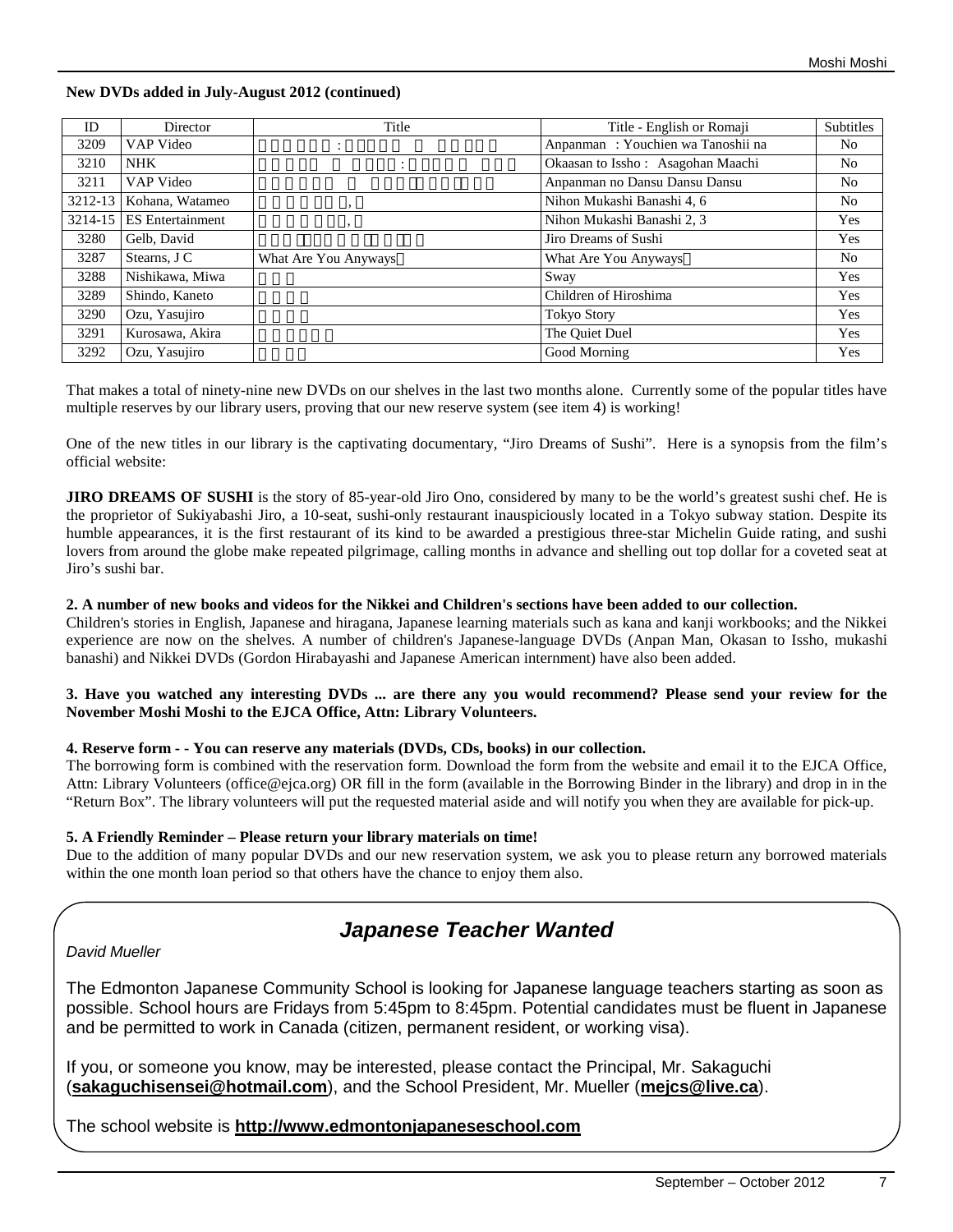# **MATSU NO KAI CLUB**

The Matsu no Kai Club is for those aged 55+ but visitors of any age are also welcome at our meetings and outings. The Club meets every 4th Wednesday of each month, except for December. After a short business meeting, we have a session of gentle stretching and balance exercises led by physiotherapist, Shinya Nakamura. A delicious bento lunch prepared by Wasabi Restaurant is followed by games, quizzes and social time. We have a tasty surprise dessert each month prepared by Grace Fujino (the pastry expert in our club). At our July meeting, we were treated to several dances by the Wakaba Kai Japanese Dance Group. The performance was well received and ended with many of our members joining in the final dance. In preparation for the Heritage Festival, some of our members joined the netsuke making workshop while others priced and packaged various items for the craft tent.

Our July outing was to the Northlands Race Track. It rained all day so we were very happy to be inside enjoying lunch and the races. Unfortunately the horses and jockeys were not as lucky and ended each race covered in mud.



In early August, members enjoyed lunch at the Furusato Restaurant before riding a vintage streetcar over the High Level Bridge. We had some spectacular views of the river and the river valley. In September, a small group went on a very informative tour of Edmonton's City Hall, learning the history of the building, finding fossils in the stone walls



and ending with a tasty lunch in the Kids-in-the-Hall Bistro. We were unable to visit the Council Chambers due to a closed door debate on the downtown arena issue but were invited to return at a later date. The Club is planning future outings to the Mayfield Dinner Theatre, a local casino, our annual Christmas lunch and possibly a trip to Fort McMurray to view the Northern Lights.

> **New members and visitors are always welcome. If you would like more information, please contact Club President, Peter C. Wong at 780-487-7099 or petercwong@shaw.ca**

## **The Metro Edmonton Japanese Community School**

#### *David Mueller*

Starting on this issue, the Metro Edmonton Japanese Community School will update EJCA members with school's topics. As a starting point, here is general information about the school.

The Metro Edmonton Japanese Community School is back to class after summer vacation. The school first opened its doors in 1977, and since then has been holding Japanese classes in Edmonton. Over the years, the school has grown from 30 students to well over 100 students this year. Classes are offered from junior kindergarten to grade 9. A play-school is also offered in conjunction with the school for younger children.

Currently, the classes are held at Richard Secord School in south Edmonton every Friday evening, with classes lasting three hours. The Japanese school is a Hoshu ko school, meaning that we follow the Japanese school curriculum for Japanese language education and we use current textbooks and workbooks from Japan. The schoolwork is challenging for the children and requires significant commitment by their parents to assist the children with weekly homework. Because of this hard work, the students' Japanese language proficiency is very good and consistent with children of similar grade in Japan. In fact, some of our students regularly spend time in Japan and attend school there without any significant language barriers.

While the schoolwork is difficult, the skills that the students acquire will serve them well in future.

If you are interested in the Japanese school for your children, or are interested in teaching at the school, please visit our website at:

#### **http://www.edmontonjapaneseschool.com**

or contact the school president, David Mueller, at : **mecjs@live.ca**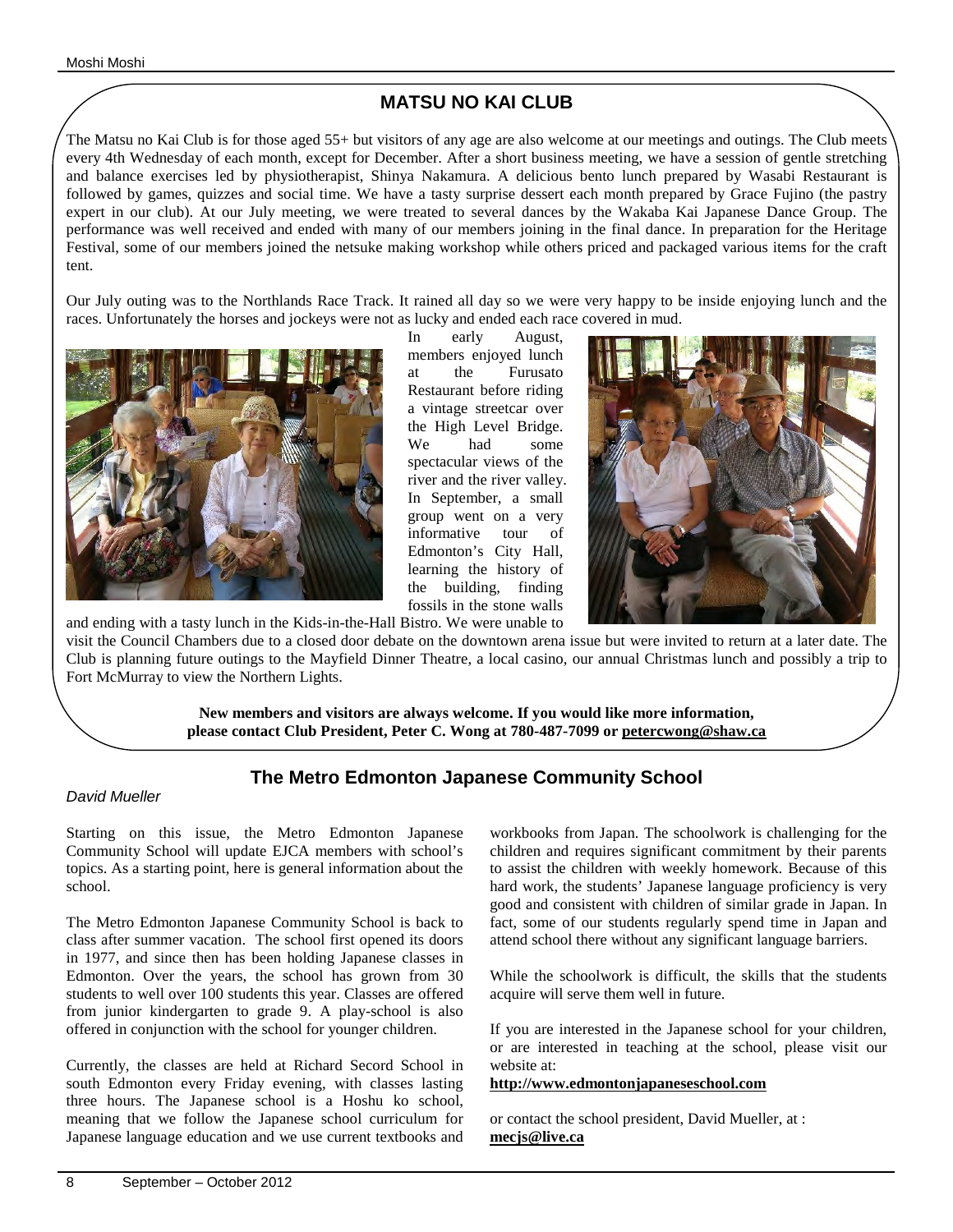# **EJCA FALL BAZAAR**

# **Saturday, November 3, 2012 11:30 am – 1:30 pm at the EJCA Centre, 6750-88 Street, Edmonton**

Join us and enjoy the EJCA Fall Fund-Raiser Bazaar! We are planning…… Lots of lunches (Japanese dishes) to enjoy with friends or take home Japanese and western baking to satisfy your sweet tooth Japanese and other items at the White Elephant or new item sale tables Finish your Christmas shopping with special Japanese items Buy special items at a Surprise Silent Auction Have lunch with friends….meet new people COME OUT and HAVE FUN!

## Can you donate:

TIME? Volunteer opportunities are:

Mochi making  $-4$  volunteers for 2 days in October, you will learn how to make Mochi! Preparation of food on November 2 and  $3 - 20$  volunteers. Sales item collection and pricing, mostly during the week of Oct.  $29 - 6$  volunteers Food sales  $-6$  volunteers Sales table on November  $3 - 6$  volunteers Silent auction on November  $3 - 3$  volunteers

Bake sale table on November  $3 - 6$  volunteers

Food/tea server on November  $3 - 6$  volunteers

Kitchen cleaning on November  $3$  after the event  $-4$  volunteers

Photographer on November  $3 - 1$  volunteer

IDEAS? Any ideas for making this event our best-ever bazaar, please let us know.

- BAKING? Baking goods of Japanese food items for sale can be brought the centre from 10:00 to 11:15 am. The bake sale is really popular and we always sell out quickly. All donations would be much appreciated!
- SALES ITEMS? New or lightly used items will be accepted. Any Japanese items are especially popular. Please look around! Items you do not require could be valuable items for others! Please leave items at EJCA by October 28. Arrangements can be made for pick up.
- SILENT AUCTION ITEMS? Do you have anything that has real value and too good to put on a sales table? Kimono, art works, pottery, restaurant certificates, and more.

If you are interested in donating any of above or have question, please contact:

Cathy Tennant 780-436-6291 tennant@shaw.ca (in English)

Sanae Ohki 780-459-3862 sanaeohki@shaw.ca (in English and in Japanese)

The rental tables have been such a success every year. We will have a few tables again this year. The table will be rented on a first come first serve basis at \$20 per table for EJCA members. Please contact Cathy or Sanae if interested.

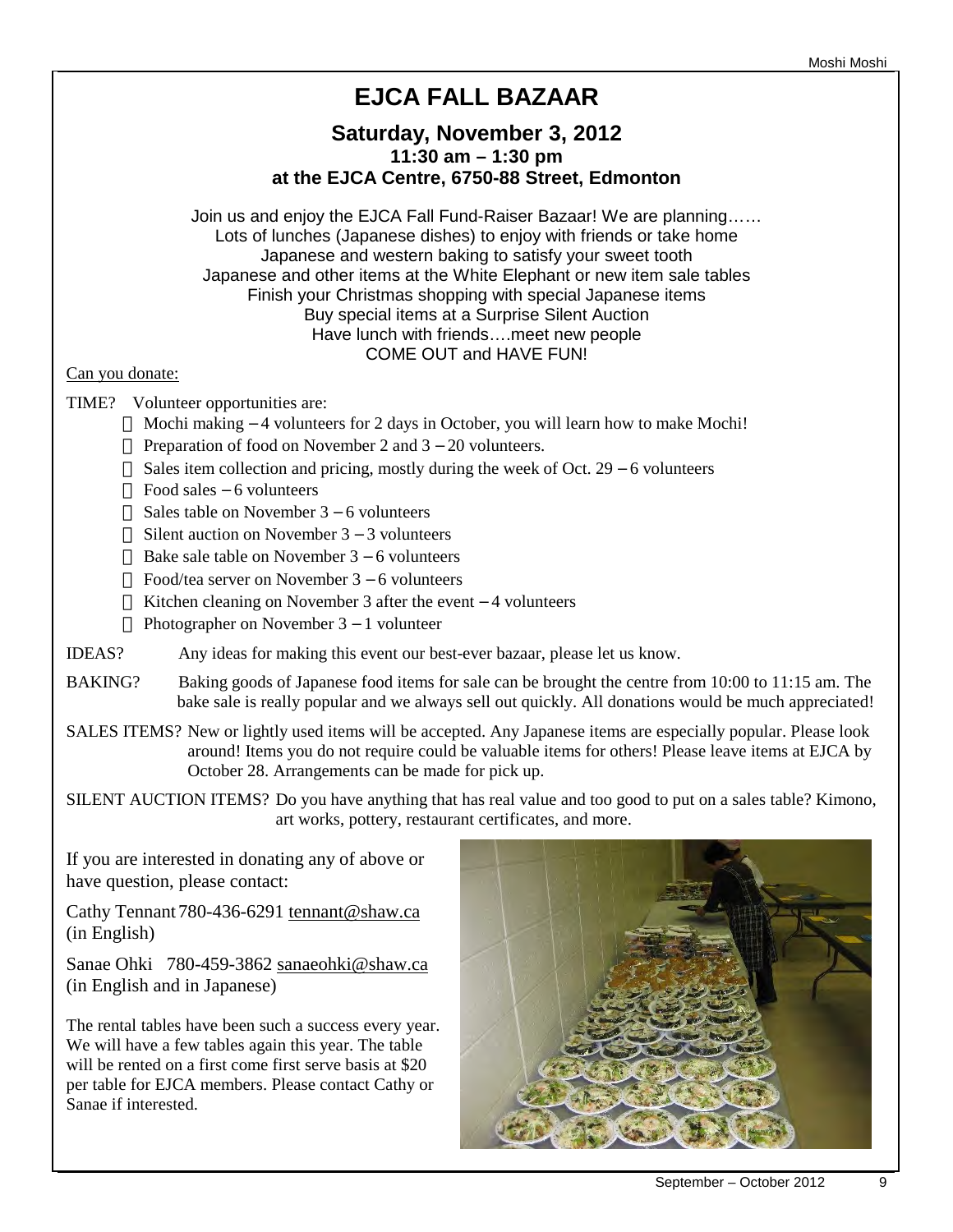# **Directory of EJCA Affiliated Clubs & Groups**

#### **Sabaki Go Club**

Purpose: To learn and enjoy playing Go for all ages Meetings: Tuesday evenings from 7:00 pm Contact: Chuck Elliot at 780 452-1874, <Chuckbrenda@shaw.ca> Website: <www.sabaki.org>

#### **The Edmonton Gojukai Karate Club**

Tuesdays and Thursdays (except holidays) Children, 7-12 years of age: 6:00-7:00 PM Youths, 13-17 years of age: 7:00-8:15 PM Contact: John Priegert - 780 436-1825, < priegert@telus.net >

#### **Edmonton Kendo & Naginata Club**

Meetings: 2nd & 4th Fridays at 7:00 pm website: www.eknc.org Contact: info@eknc.org

#### **Kita No Taiko**

Japanese Drumming Group Practices: Monday and Wednesday from 7 pm Contact: 780 431-0300 or <info@kitanotaiko.ca> Website: <www.kitanotaiko.ca>

#### **Keifukai of Edmonton**

Japanese Brush Calligraphy Contact: Kazuko Hirata - 780 438-2747

**Chigiri-e Art**  Torn paper art work creation Contact: Keiko Frueh - 780 436-5843

#### **Edmonton Nihongo Kids Club**

(Japanese communication club for kids) Tuesdays from 10:00 am Contact: Mizuho - 780 472-1580

#### **Women's Gojukai Karate Club**  Contact: Dana Nawata at dnawata@shaw.ca

**Awa Odori**  Japanese Folk Dance Practices: 2nd Sunday of each month, 10:00 am - 12:00 noon Contact: Emiko Kinoshita at 780-451-6196

**Chorus Club**  Practices: 1st and 3rd Fridays from 6:30 to 8:30 pm Contact: Emiko Kinoshita at 780 451-6196

#### **Bonsai Club**

Meetings: 3rd Thursday of each month, 7:30-9:30 pm Contact: Les Dowdell at < hokkoku@telusplanet.net >

#### **Karaoke Club**  Practice: 1st & 3rd Fridays at 8:30-11:00 pm Contact: Takashi Ohki at 780 459-3862

**Matsu no Kai**  EJCA Seniors activities (55 years and up) Contact: Peter C. Wong at 780 487-7099 or < petercwong@shaw.ca

### **Table Tennis**

Practice: 1st & 3rd Sunday of each month, 1:00-3:00 pm Contact: Sanae Ohki at < sanaeohki@shaw.ca >

### **EJCA Art Club**

Watercolour painting Contact: Yumiko Hoyano < yumiko@shaw.ca >

### **Wakaba Kai**

Traditional Japanese Dance Contact: Keiko Frueh - 780 436-5843

with any other offer

# エドモントン日系クリスチャン教会 **Edmonton Japanese Christian Church**



Worship Service 2:30 PM Sunday School 1:30 PM

meeting at: 9802 - 76 Avenue (Zion Baptist Community Church)

e-mail: jcch@telus.net





**Yvan Chartrand** Owner

8612 - 99 St. Edmonton, Alberta T6E-3T8 780.433.5924 www.treestone.info yvan@chartrand.info

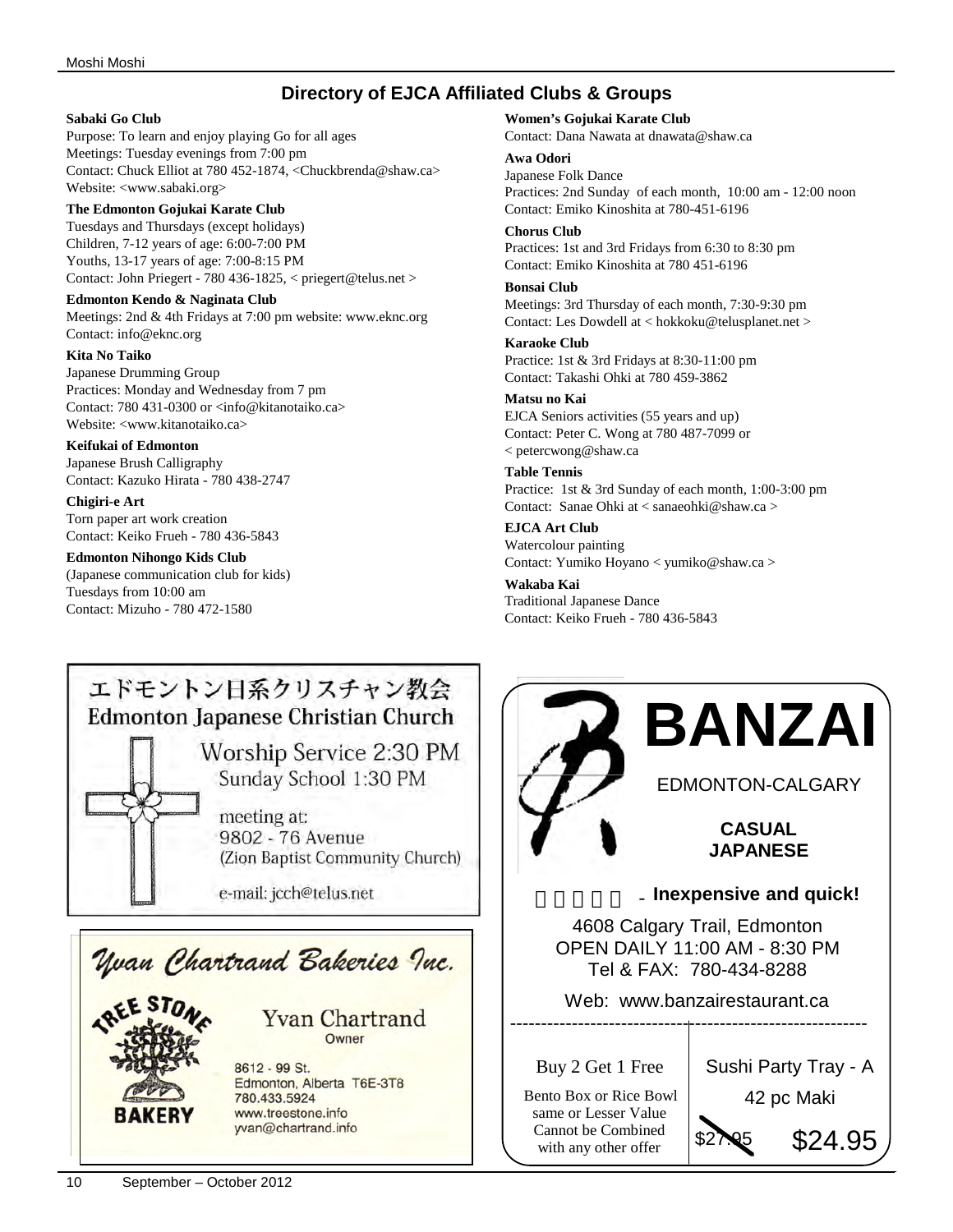## $\mathbf{I}$

*Enjoy the comfort of the latest hi-tech bidet* 

*Unlike a traditional bidet, you sit on a heated seat while using the multi-functions of the Personal Hygiene System.* 



**For information or purchase, please contact ASA (Aita Sales Agent) Phone (780) 922-4313 Fax (780) 922-4593 e-mail: msaita@oanet.com** 



Certified Translation (公認翻訳)は、

そのまま提出できる公式文書です。 mail@yukarimeldrum.com 780-887-0920

メルドラム由香理 Certified Translator (Canada)

Edmonton Japanese English Consulting www.yukarimeldrum.com

**SHIG'S FLOWERS** 

**945 Ordze Road**  (just off Wye Road) Sherwood Park, Alberta

Telephone: (780 )464-5465 Fax: (780) 449-4597 E-mail: mshig@shaw.ca

翻訳のお手伝い致します。

移民・モーゲッジ・入学申請時などに



Sushi WASABI

**5714 - 111 Street Edmonton, AB** 

**Business Hours**  Tues-Thurs: 5 PM - 9:30 PM Fri: 5 PM - 10 PM Sat: 5 PM - 10 PM Sundays & Holidays: 5 PM - 9 PM CLOSED Mondays

> **Phone: 433-0533 Fax: 413-4138**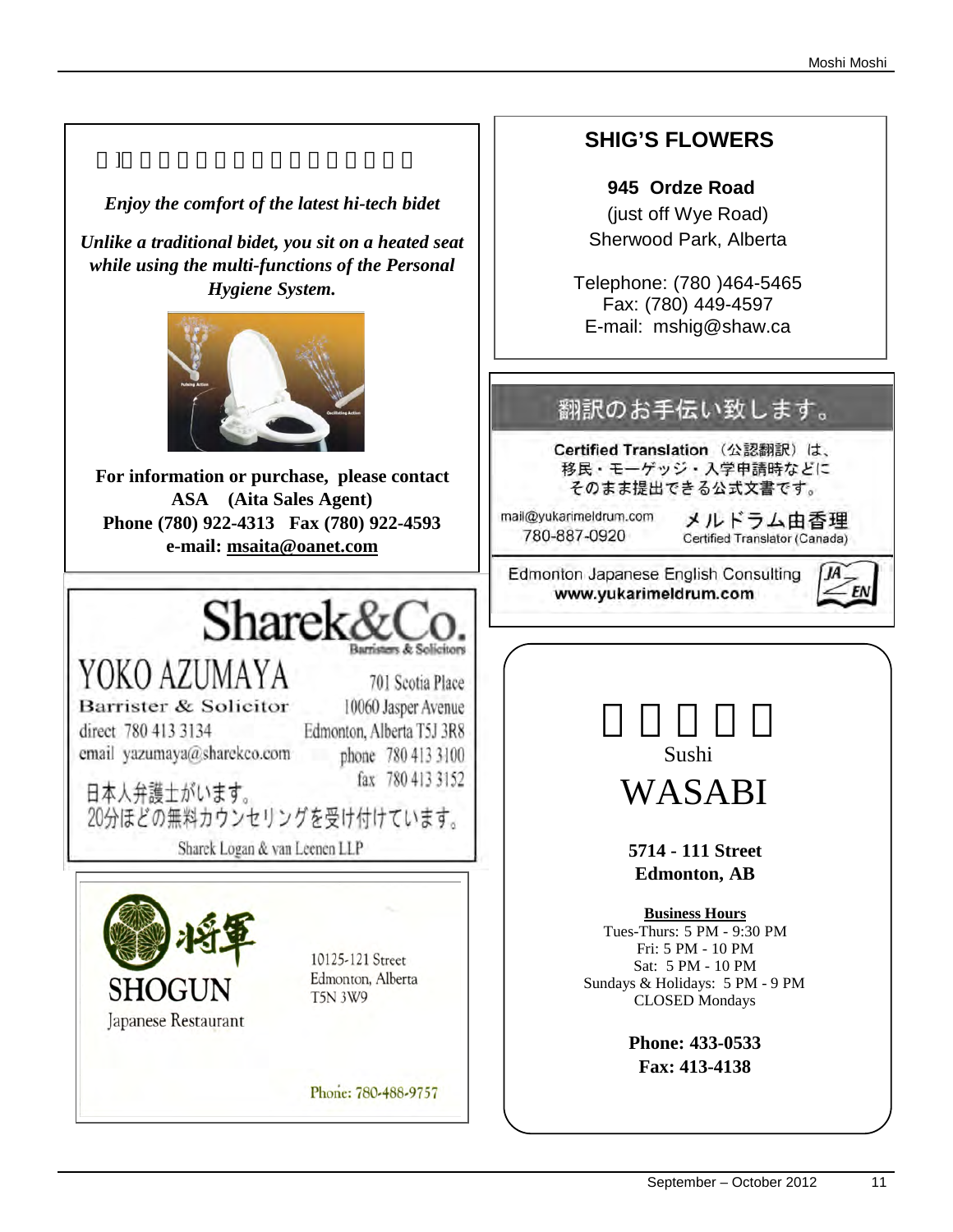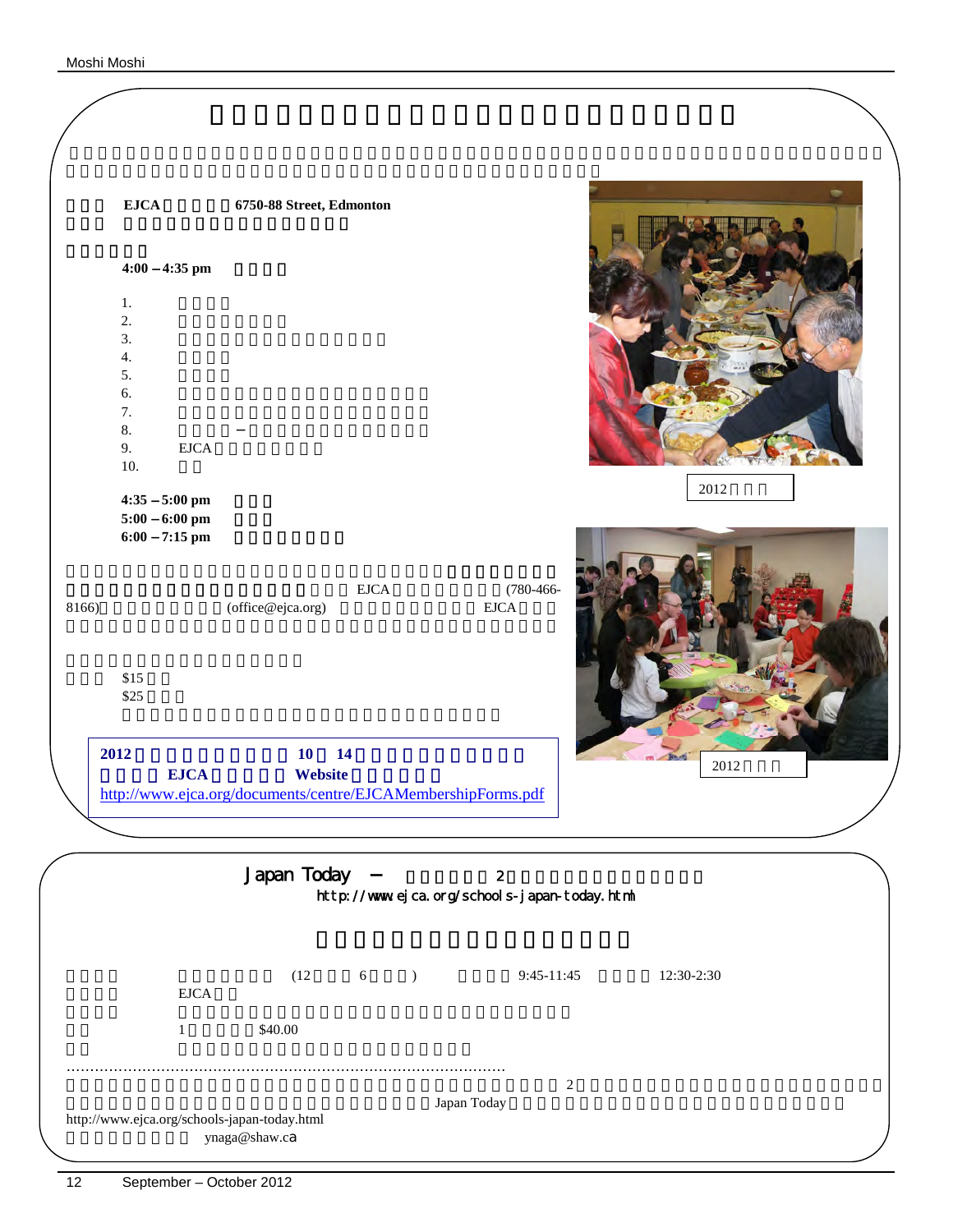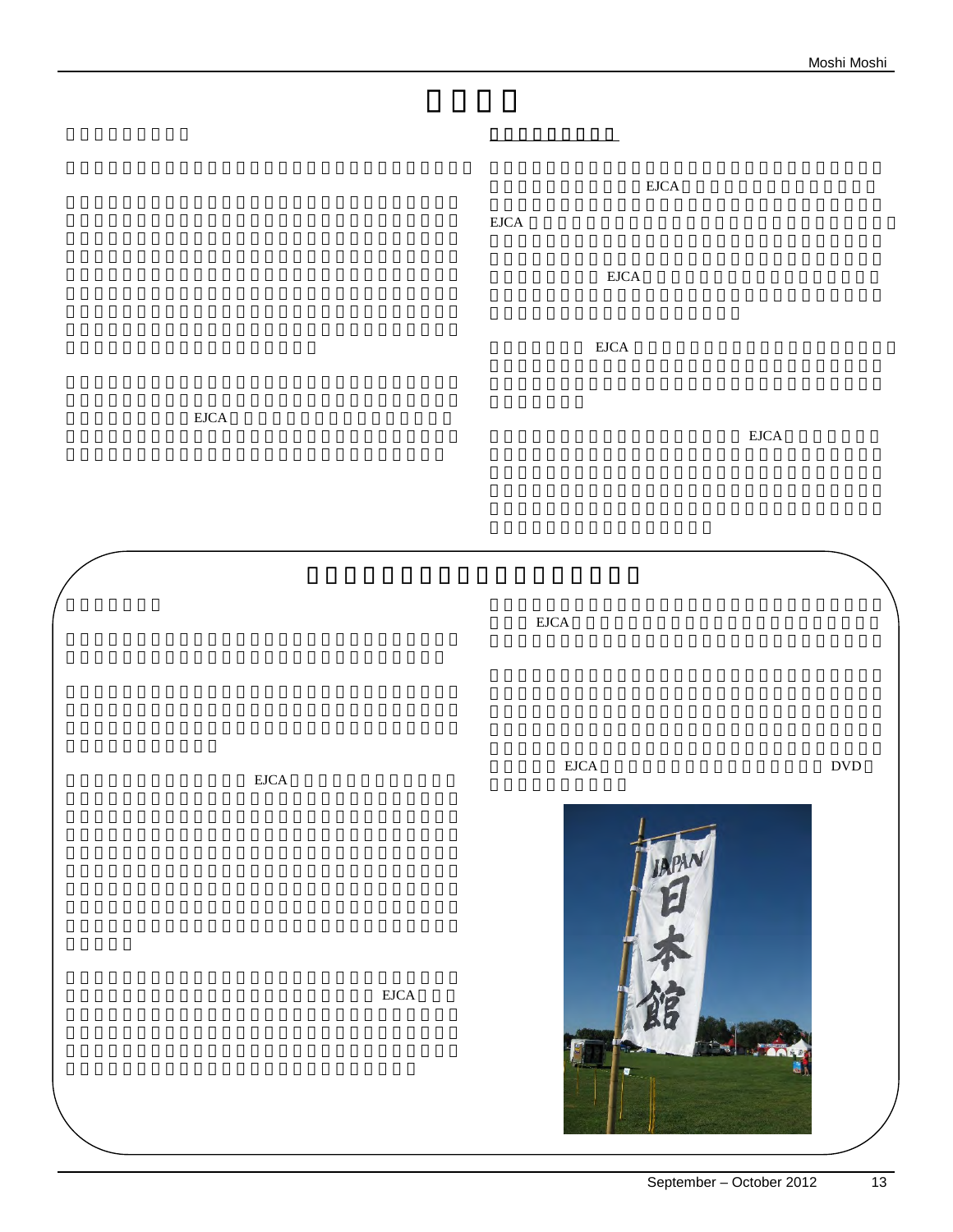youth conference

 $\mathbf T$  ${\rm EJCA}$ 

とたくさんの諸者会議を継続していく、それを継続していく、それを継続していく、それを継続していく、それを継続していく、それを継続していく、それを継続していく、それを継続していく、



 $3$ 

# NANNY WANTED

 $8:30$  am to  $5:30~\mathrm{pm}$ \$2,000

i<br>I

Old Strathcona

電話:**(587) 985-3509 e-mail: yuko\_inai@hotmail.com**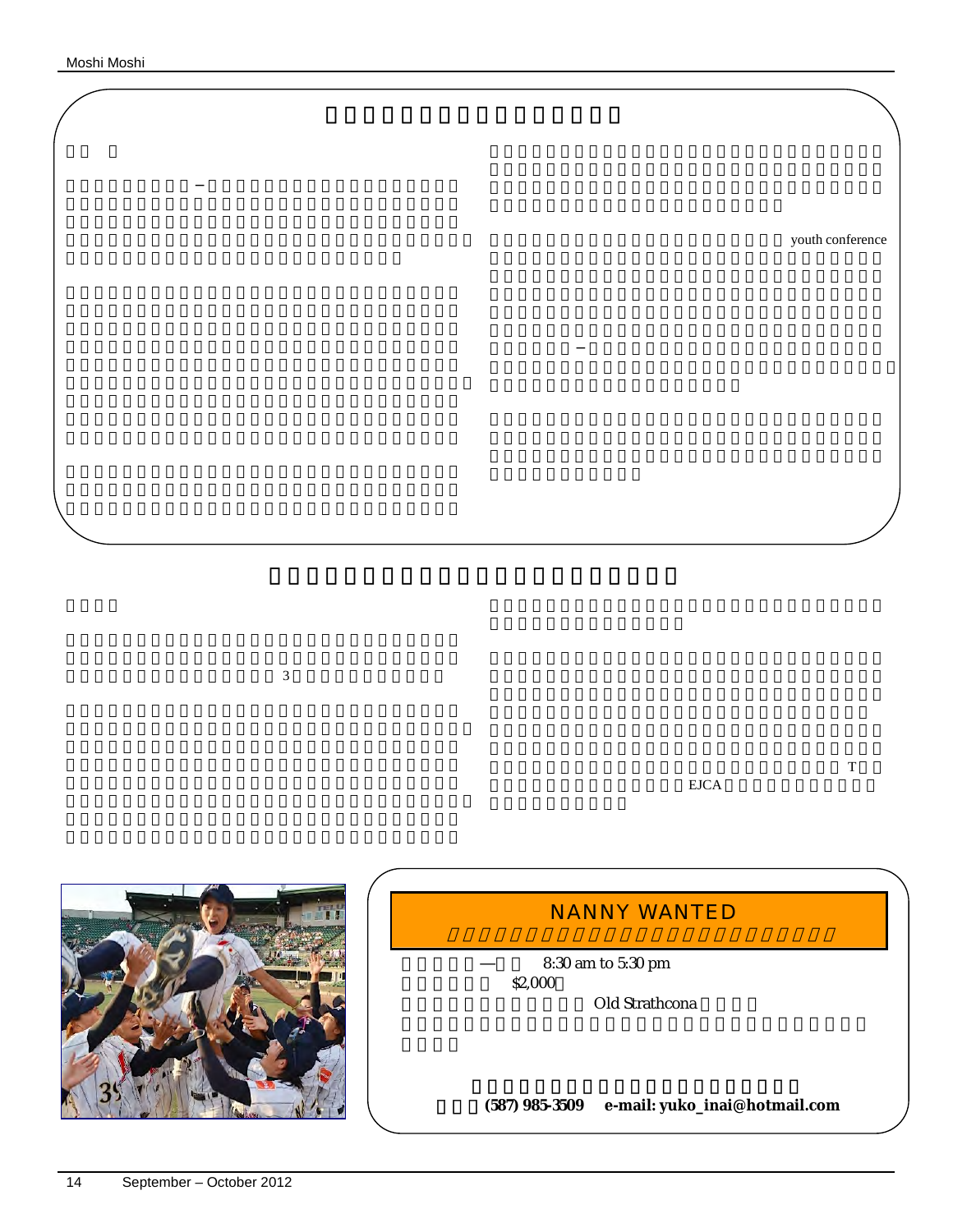EJCA

(office@ejca.org)

Ī

Return Box

Attn: Library Volunteers

"Jiro Dreams of Sushi"

petercwong@shaw.ca

780-487-7099 or

http://www.edmontonjapaneseschool.com David Mueller mecjs@live.ca